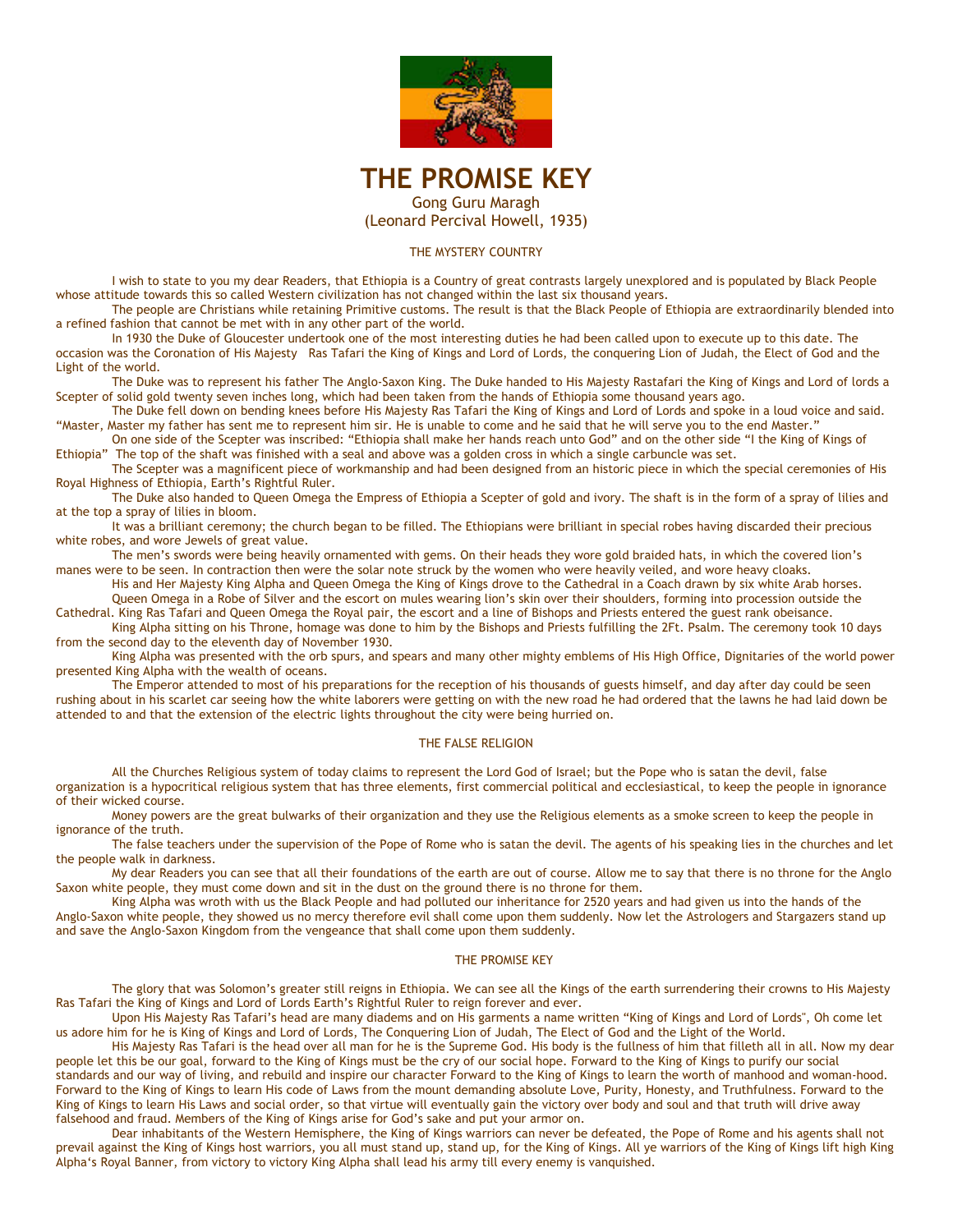#### ETHIOPIA'S KINGDOM

Dear inhabitants of this world King Ras Tafari and Queen Omega are the foundation stones of the Resurrection of the Kingdom of Ethiopia. Their prayer and labour for our Resurrection is past finding out; no library in this world is able to contain the work of their hands for us, for they work both day and night for our deliverance.

As for this generation of the 20th century you and I have no knowledge how worlds are build and upon what triggers Kingdoms are set.

In King Alpha's Encyclopedia he will explain to us all, how worlds are being built and upon what trigger Kingdoms are set on. He will also explain to us the capacities of generations.

Speaking for the Universe and the woman-hood of man Queen Omega the Ethiopian woman is the crown woman of this world. She hands us Her Rule-Book from the poles of supreme authority she is the Cannon Mistress of creation.

King Alpha and Queen Omega are the paymasters of the world, Bible owner and money mint. Do not forget they are Black People if you please.

Owing to the universal rend of our ancient and modern we are at this juncture of our history scattered over the Globe into little sectional groups.

All our local bands throughout the globe are bent towards King Alpha's Royal Repository, the Royal Authority, is to admit all Bands, Mission Camps, Denominations into the supreme Royal Repository.

Queen Omega being the balming mistress of many worlds she charges the powerhouse right now.

Ethiopia is the succeeding Kingdom of the Anglo-Saxon Kingdom. A man of greater learning and a better Christian soul, than King Alpha is not to be found on the face of the Globe. He makes the nations heart rejoices with raging joy, we give him the glory. Ethiopia rulebook leads us into different departments of the Kingdom, the records of the Kingdom are with us unto this day. The Regulations points us to the basis of the Kingdom.

Many will not see the truth, because they are spiritually blind. The woman of Samaria first refused to obey the request of our Lord because she was spiritually blind. But when the great Physician opened up her eyes and healed her of her infirmities concerning her many husbands in the city of Samaria, she found out that her first teachers of denominations throughout the state or country of Samaria were false. Then she cried aloud unto the inhabitants of the city and said "Come see a man that told me all that I ever did and is not a native of Samaria but an Hebrew, is not this man the very Christ." Our cities of today are inhabited with the same qualities of people as it was in the days of Jesus and the woman of Samaria.

## THE HEALING

The healing plough of the repository transplanted and re-builds our very soul and body without fail. The misery of the land is healed by fasting. King Alpha picks us up from out of the midst of the raging misery of the land and hides us from the raging wolves of the land into our Balm Yard. What is a Balm Yard? A Balm Yard is a Holy place that is wholly consecrated to God Almighty for the cleansing and healing of the nations. Where only the Holy Spirit of God alone is allowed to do the Royal work of healing. Who does the balming work? Consecrated men and women that the Holy Spirit moves upon the blazing altar of their soul and endowed them with power that they command and handle the infirmities of the nations.

Have we any authority from King Alpha? Yes we are vessels of the divine honor. Have we any authority from the world? Assuredly yes indeed, King Alpha signs for our destiny and gave us His Supreme Affidavit a trillion centuries after the end of eternal life.

## BALM YARD

First and last every soul for admission must be believers in the power of King Ras Tafari the living God.

An admission fee must be paid in advance from four shillings up according to the power and duration of the miserable infirmities whereof one is afflicted (Special Notice).

Sometimes King Alpha has to perform special medical attention.

#### ROYAL NOTICE

King Alpha said Bands are not by Ministers, they are by the Priesthood not after the order of Aaron but strictly after the Royal Order of King Ras Tafari the King of Kings of Ethiopia.

Revivalists are not common people, if some individuals of the lower order in the dung heap happen to get into the world by mistake he or she will soon get out and hang him or herself. The reason why revivalists would have not been lightened up with radiance before now, King Alpha was awaiting for the Delegates of the Resurrection of the Kingdom of Ethiopia and King Alpha's work is strictly perfect and He and Queen Omega do not business with Anglo-Militant white people nakedness.

King Alpha said that a Balm Yard is not a Hospital neither is it an obeah shop. People that are guilty of obeah must not visit balm yards nor in the Assembly of Black Supremacy. No admittance for Fortunetellers witch and old hag. No admittance for obeah dogs none whatever, no admittance for ghost, witch, lizards, no admittance for Alligators, Snakes, Puss, Crabs, Flies, Ants, Rats, and Mice, and Lodestones, Pin, and Needles, John Crows, the Ravens and Candles, fast Cups and Rum Bottles and Grave Yards are not required.

People's clothes, a beast hair and fowls and Grave dirt not wanted. The Woman's baby will strive in her belly, and your Snake and Lizards will not be able to hurt her. For your ghosts will come right back to you. For this is Ethiopia's balm yard and we do not have leprosy. For ghosts only visit the leper's home.

This poison is for all bad spirits it is No. 666 it is good for the Pope of Rome and the Monarch of hell bottom - you will not be here to grudge, or obeah or rob the people nor breed up the young girls and treat them like dog.

You will not plant your obeah self with no man or woman so that we who are King Alpha's children cannot get rid of you until the obeah rotten. Science my dear King your black and white heart obeah factory is up side down. Take this rankin dose of fatal deadly poison and leave for God's sake, do it quickly. By Supreme law of King Alpha the King of Kings, you will not blind, give big foot or sore, or turn any more children across the woman's belly and kill her baby when it is born, nor any time after. Every good looking man's wife you see you want to cohabit with her, you rotten gut snake, and anywhere a man put a business you go there to kill and drive away, you dead cold horse.

This pole is Black Supremacy owned by King Alpha the King of Kings now Ethiopia knew the perfect value of Holy Baptism under water, for King Alpha taught us how to appreciate the power of holy baptism.

Now we the Black People have no pardon to beg white supremacy, no favor to ask her for she is an acknowledged deceiver. From B.C. 4001 to A. D. second score, she faked all Christianity.

Black Supremacy the Church Triumphant has denounced her openly for baptism is a very important subject to Black Supremacy.

## HOW TO FAST

The King of Kings of creation the first and last said "Blessed are they that searcheth the deep things on the tree of life for His wisdom is deep and is past all finding out." Thus said the living God and owner of life, to overcome white bondage and filth and black hypocrisy amongst your own black skin you have to fast hard or the white man is very filthy and the black man is an hypocrite and hypocrite means a crook, a filthy man that class of white folks who cut with the crook - they are called Black-White.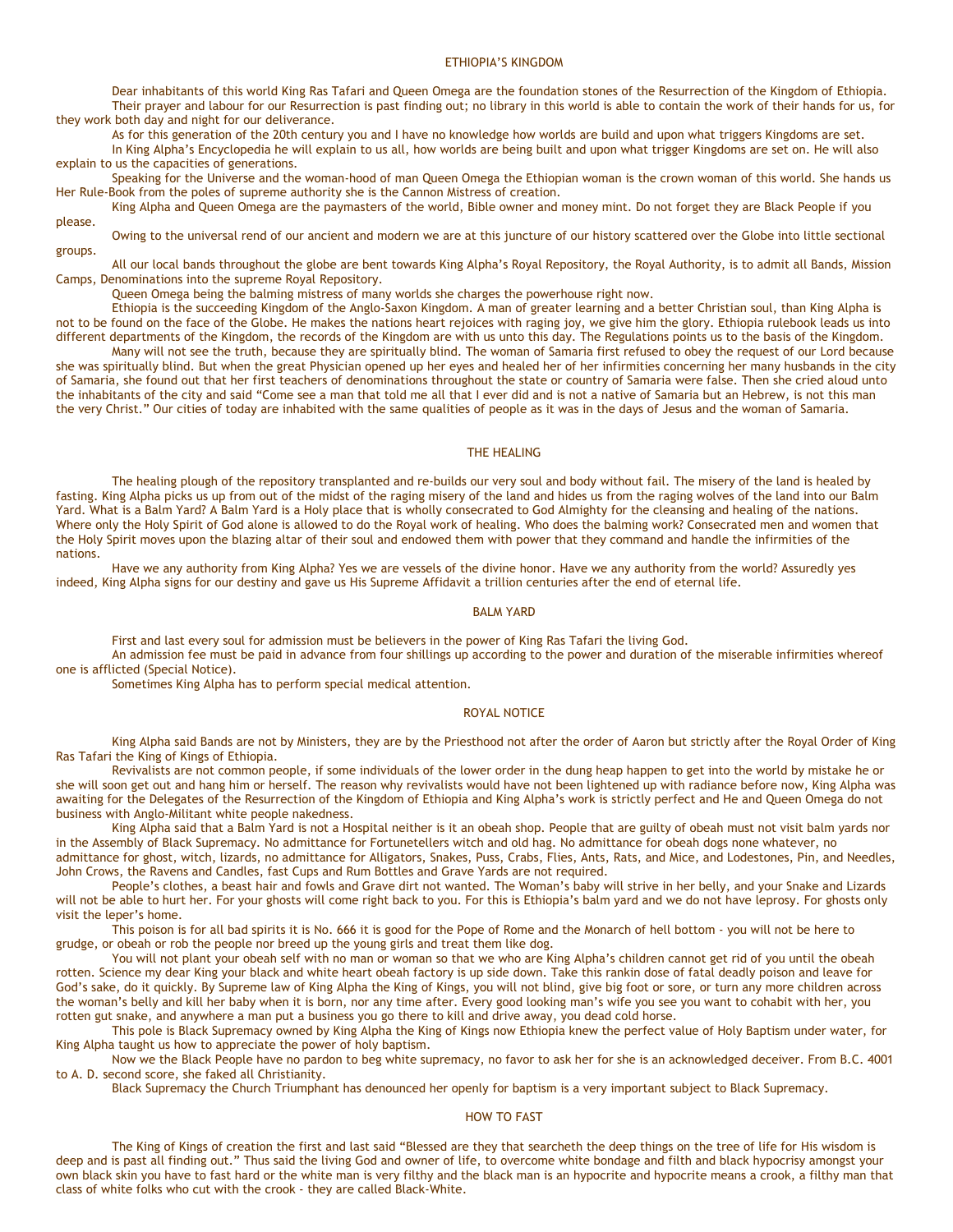Always have a basin of fine or coarse salt on your fast table as long as God is your ruler. When you break your fast do not throw the water over your heads the trouble will fall on you. When you are all ready with your cup in hand the Elder will ask is it all well with thee, everybody shall say together "all is well with me" then the Elder shall ask again "Who will bear a true witness for the Tree of Life?" all shall say "to the Living God will God help me for life" and the leader shall say "follow me with your cup of trouble to the burying place of sin and shame".

Then everybody walk quietly and respectfully throw away the water, then come in and wash your hands and face and be happy feeling satisfied and revived and lovely. House to house fasting is very powerful, it lifts the work and removes devils from homes of those in distress. Once a week for the general assembly is all right. A love feast every three or six months is needed.

#### **DEPARTMENT**

Mount Africa the world's capital, the new Bible land, the triumphant lot is for King Alpha own lot until this day. Slave Traders called the world's capital, Jamaica British West Indies. Before the Adamic deadly diseases poisoned the human family with fallen Angels, blue murders, there has been only one perfect language on the face of the globe. Therefore the Anglo Militant fallen Angel tongues are not appreciated by His Majesty King Alpha the Monarch of Life. Thus said Ras Tafari the living God to creation vast Rome has deceived the race of man, and has killed the mortal supreme monarch Ethiopia's glory is no guesser long before this world was Ethiopia's glory has been running Contrillion of centuries ago. Ethiopia's Repository will change and qualify the fallen Angels deadly poisonous indomitable lying tongue. Stupidity is the most they get out of the various tongues spoken by the majority. Ninety-five out of every one hundred do not know what they do or say, any ghost can fool them at any corner.

## GOVERNMENT

Black Supremacy has taken charge of white supremacy by King Alpha and Queen Omega the King of Kings. Instead of saying Civilization hereafter we all shall say Black Supremacy. Just takes this drench of indomitable fury and move for the Church triumphant right from the bridge of supreme authority.

Black Supremacy will promote the mortals of every shade according to our powers to go. The Black Museum will be opened day and night for life. Education will be free and compulsory to all mortal beings, if you are not an enemy of black Supremacy.

Man and women can marry right in School if you are of a respectable proportion of dignity. Black must not marry white nor white black, race enmity.

Always be a respectful diplomat, always give an intelligent reply to every person that approach or write you on any subject always ask for the full value inside the nature of any written subject. Do not put your quick judgment on any person confidence is quick to move, just what the people are that is just the state of your government. Do not follow the Court House and Doctors they will fake you to death. Do not marry any divorced person it is a curse, stick to your own wife and husband.

Do not watch and peep your wife or husband, you are only digging a grave for yourself. Do not try to make your wife or husband or family feel small because you have got more college filth in your head, hold them up, they are the cause of you being what you are. I know thousands of college hogs and dogs, professional swines; also some very fine people.

#### ETERNAL LAW OFFICE

His and Her Majesty King Alpha and Queen Omega said that they do not call ministers to Black Supremacy banquets for ministers are not working for him they are following Adam Abraham Anglo-Saxon the leper. Legislators said one man cannot serve two masters.

Adam Abraham the leper is boss for ministers and lawyers because all they teach and preach about is Adam-Eve and Abraham the leper. For they do not see one book in the Bible written by Adam and Eve or the book of Abraham or book of Isaac. According to the clearness of this case there is nobody name Adam Eve and Abraham.

If you ever touch the slave papers they catch you sure as His Majesty Ras Tafari lives. The officers and soldiers at camp that have power and influence are well posted by King Alpha the King of Kings, their names you will not know.

Legislators said one man cannot serve two masters. Ministers say they can't work with Adam and Eve and work for King Alpha and Queen Omega the same time. Abraham the historian said despise the both of them; lawyers said you got to find fault with them, the judges said leave the Alpha and Omega out, because they are black and skin for skin.

# EVE THE MOTHER OF EVIL

The Adamic tree of knowledge and Eve the mother of Evil, see Genesis 2nd chapter. The Adamic apple tree my dear leper your name is Adam-Abraham Anglo-Saxon apple tree, that look pretty and respectable to your eyes don't it? Yes indeed-gross beauty is the Queen in hell, and Royal leper Adam and Eve and Abraham and Anglo-Saxon are all white people if you please.

King Alpha and Queen Omega said they are Black Arch Sovereign of most Holy Times, and perfect Virginity, and Supreme Crown Head of Holy Times the Pay Master and keeper of the Perfect Tree of Life and creators of Creation, Dynasties and Kingdoms, Holy Genealogy and Holy Theocracy and Celestial in Terrestrial Mediator if you wish to know their profession. The Eternal Come Back King Alpha the Monarch Sovereign PayMaster and Owner of this world. Just make one Eternal come back at His Pay Office.

King Alpha and his wife Queen Omega were here on earth before if you please. Old Alpha the Lion of Creation said to Queen Omega please hand me the Pay Roll and the Militant and Balance Sheet. And your Majesty will mount His Excellency's Great Circle Throne and throw Old Theocracy above the Wheel of Holy Time, right into Holy Eternity to the Lion of Alpha and Omega the King of kings forevermore.

King Alpha and Queen Omega are Black People if you please. They are commonly called the Exodus if you please, the book of Exodus is theirs if you please. Notice if you see Moses and Aaron and Abraham gave any strong report of King Alpha and Queen Omega in their fake Bible if you please. Well since a man has right to pay without work, this world can also work with pay.

There is no book in the Bible for the Anglo Saxon Creation, there is no book of Isaac or his father Abraham in the New Testament. King Alpha the Most Sacred and Everlasting God, Heaven and Earth's creator, said that Adam Abraham-Anglo Saxon whit people are not entitled to any eternal reward according to his schedule.

My dear Ethiopians. Ethiopia is the crown head of this earth field since heaven has been built by His Majesty Ras Tafari the living God. Thank and praise the ever-living God as long as eternal ages roll.

King Alpha and Queen Omega said they are our parents, and the keeper of the Tree of Life. He and his wife are not any family at all to Adam and Eve and Abraham and Isaac and the Anglo Saxon Slave Owners; for that is exactly how His Majesty King Noah the Black Monarch was drowned at Antediluvia by Adam Abraham the Anarchy.

Judge Samson lost his tribunal and life by marrying the Philistine white woman. See how the Philistine Judges plotting out riddles with the woman how to get him.

#### THE RAPERS

The AMERICAN rapers Ku-Klux-Klan and Mob Lynching policy! These unfortunate ones are the outcome of the advance Rate on the Anglo-Saxon slave train. The Advance Rate means in time of slavery, the white slave masters committed boisterous fornication with the black woman that